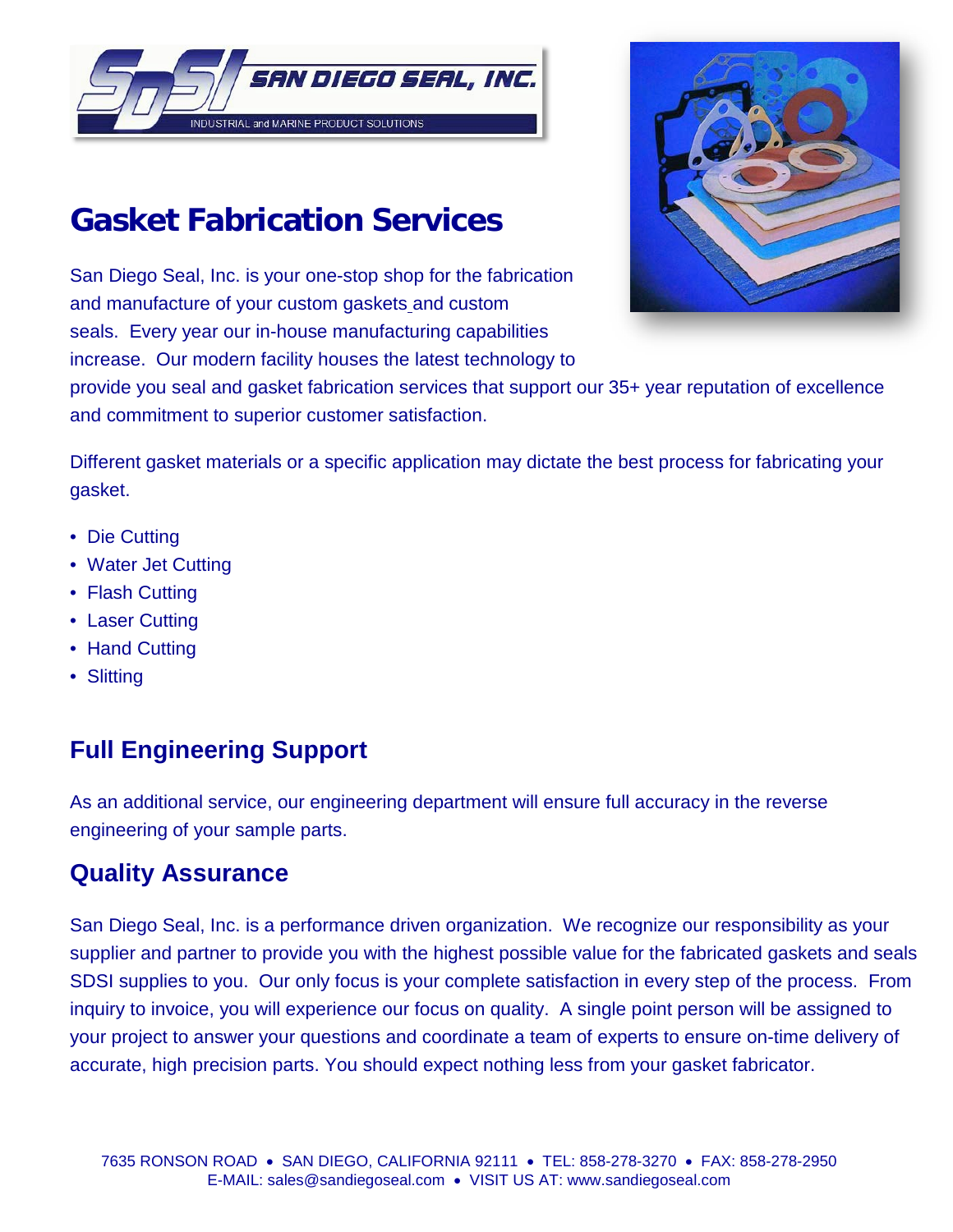

# TYPES OF GASKET FABRICATION PROCESSES OFFERED BY SAN DIEGO SEAL, INC.

# *STEEL RULE DIE CUTTING*

### ADVANTAGES OF STEEL RULE DIE CUTTING

- Low Tooling Cost
- Fabricate from wide range of exotic materials.
- Tight Tolerances of up to +/-.0005.
- Large and small run quantities.
- Large volume of on-hand material means reduced lead times.
- Used on Traveling Head and Clicker Presses





 **TRAVELING HEAD PRESS**



**CLICKER**



**STEEL RULE DIES**

# *WATER JET CUTTING*

### ADVANTAGES OF WATER JET CUTTING

- Avoids heat and stress of the material, ensuring the highest structural integrity
- No tooling cost
- Clean cuts with high tolerances
- Cutting material too thick to cut by means of die cutting
- Quick turnarounds
- Nested cutting arrangements for better material yield
- Cuts materials that laser cutting cannot
- Prototyping parts to later be die cut in volume production



### **WATER JET CUTTER**